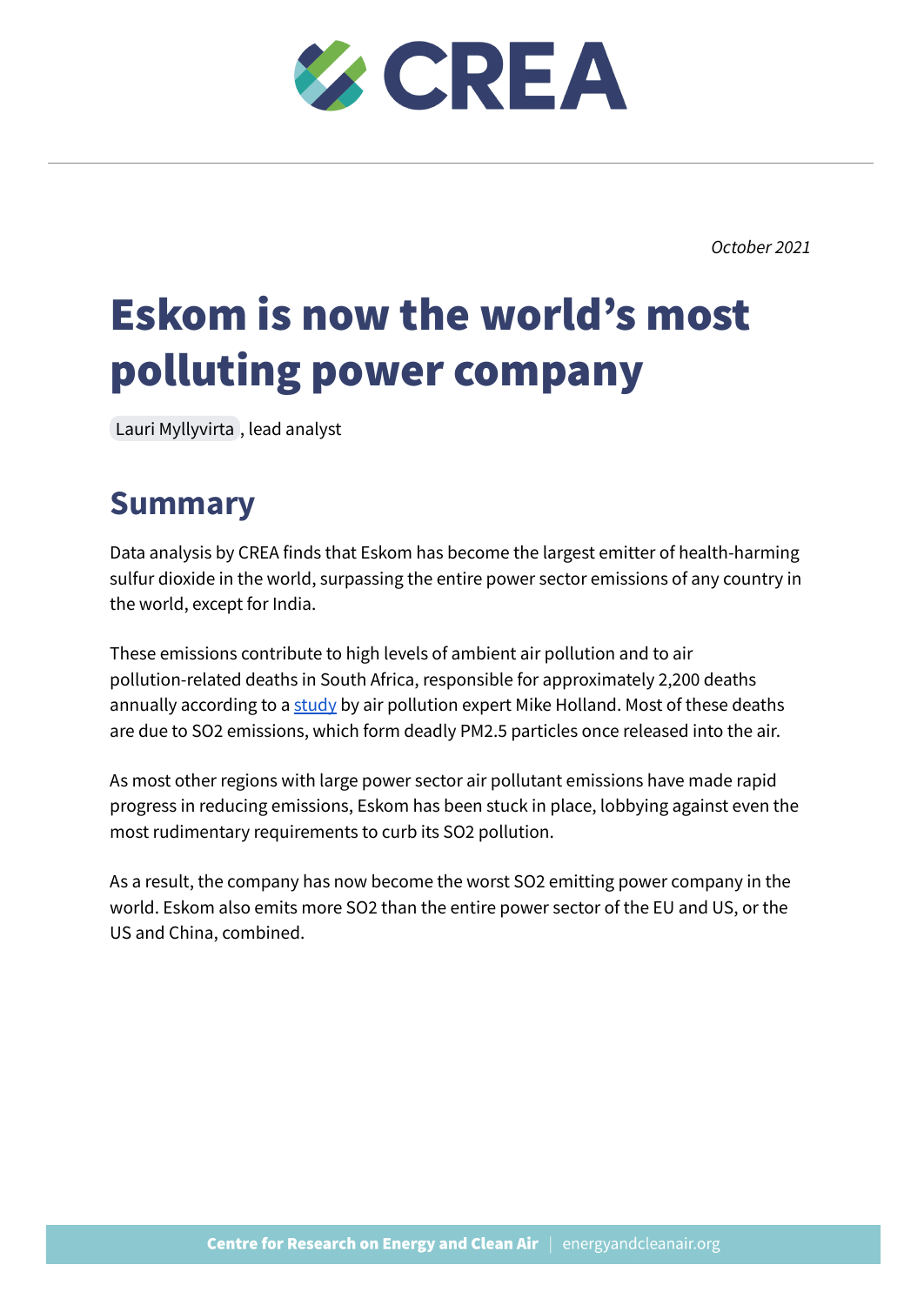



Power sector SO2 emissions in 2019

*Eskom's sulfur dioxide emissions in 2019 exceeded those from the power sectors from each of the world's three largest economies. Eskom's emissions are shown for FY 2019–2020.*

## **Identifying the largest emitters**

Eskom's 15 coal power plants (44 GW) emitted 1,600 thousand tonnes (kt) of SO2 in FY 2020-21, based on the company's [Integrated](https://www.eskom.co.za/IR2021/Pages/default.aspx) Report.

Based on the EDGAR [emissions](https://edgar.jrc.ec.europa.eu/dataset_ap50) database, the six economies with the highest power sector SO2 emissions in 2015 were India, United States, China, Saudi Arabia, South Africa and the European Union.

Out of these six emitters, the U.S., EU and China have realized dramatic emissions reductions since then. India as a country remains the largest polluter, and it is a tight race still between South Africa and Saudi Arabia.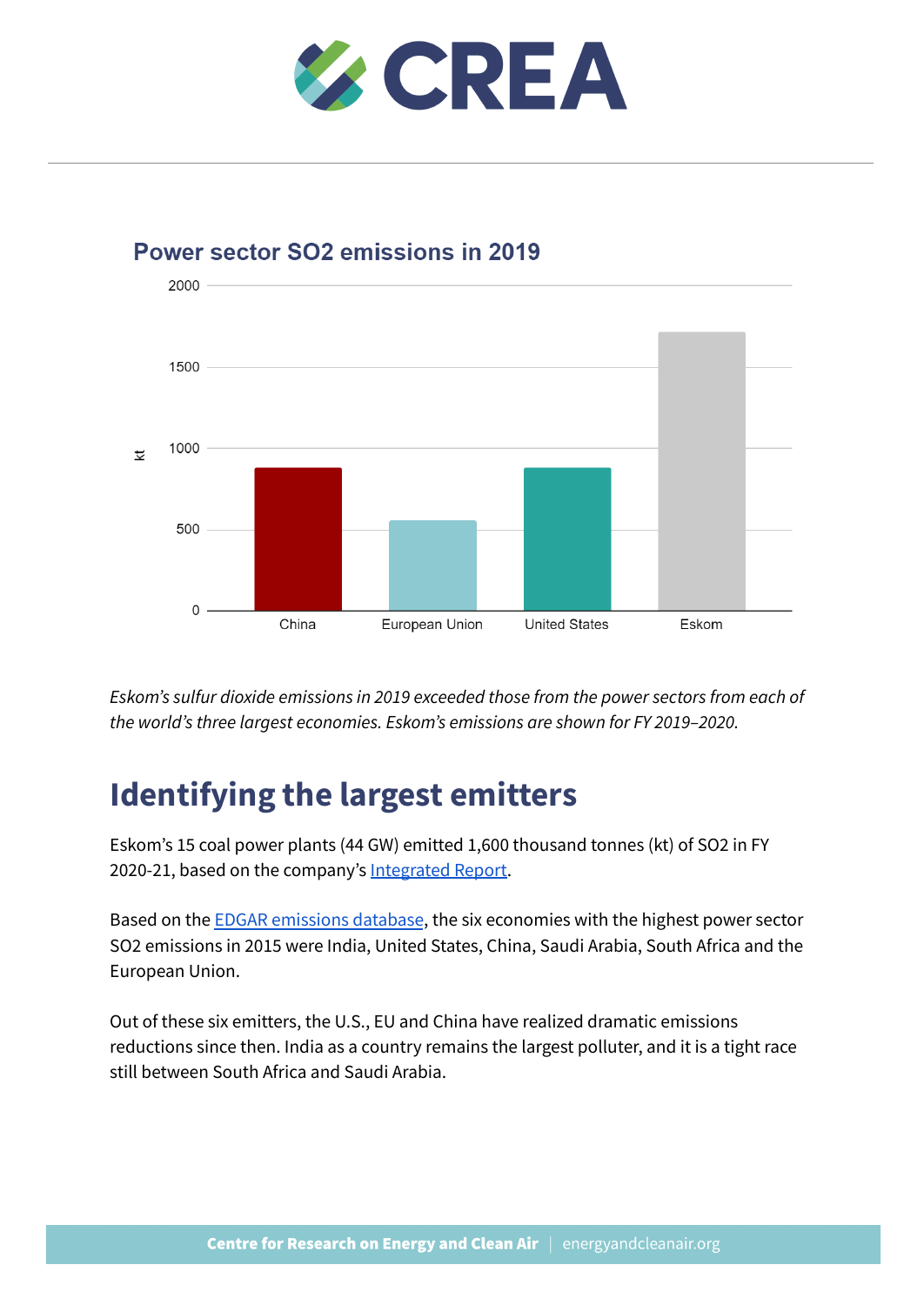

However, our analysis of emissions data from each of these countries shows that by 2019, Eskom had become the world's most polluting power company measured by SO2 emissions.

### **China**

China has carried out a massive retrofit program, installing cutting-edge desulfurization equipment on its entire fleet of coal-fired power plants, more than 20 times as large as that of South Africa, in just a decade. As a result, SO2 [emissions](https://www.cec.org.cn/detail/index.html?3-284218) from the power sector fell from a humongous 13 million tonnes in 2006 to 2 million tonnes in 2015, below South Africa's level. During the past five years, equipment was upgraded or replaced to reach so-called "ultralow" emissions levels at more than 90% of the fleet, delivering a further 60% reduction to 780 kt in 2020.

The largest coal power plant operator in the country, China Huaneng, emitted 26 kt from 73 GW of coal-fired capacity and 390 TWh [generated](http://www.sse.com.cn/disclosure/listedinfo/announcement/c/2021-03-24/600011_20210324_2.pdf), based on the average emissions of 67mg/kWh reported in the company's social [responsibility](http://www.sse.com.cn/disclosure/listedinfo/announcement/c/2021-03-24/600011_20210324_2.pdf) report. This is less than 2% of Eskom's emissions, from a fleet almost twice as large. Per unit of power produced, Eskom's emissions are more than 100 times as high. The second-largest coal power plant operator in the country, China Energy, [reported](http://www.sse.com.cn/disclosure/listedinfo/announcement/c/2020-04-14/600795_20200414_30.pdf) 18 kt of SO2 emissions from installed capacity of 52 GW and [generation](http://www.sse.com.cn/disclosure/listedinfo/announcement/c/2020-04-14/600795_20200414_30.pdf) of 300 TWh.

There are understandable doubts about emissions data reported by companies themselves, but the dramatic reductions in SO2 (and NOx) emissions from coal-fired power plants in China can be [validated](https://www.sciencedirect.com/science/article/pii/S1309104220300908) using satellite data. Similar [research](https://www.ncbi.nlm.nih.gov/pmc/articles/PMC7277226/) has validated the reductions in the EU.

#### **European Union**

The EU and the US have both retrofitted and rapidly closed down coal power plants.

The entire electricity and heat sector of the 28 EU countries, including 231 coal power plants (128 GW) in the European Union, [emitted](https://www.eea.europa.eu/data-and-maps/dashboards/air-pollutant-emissions-data-viewer-4) 560 kt SO2 in 2019, one third of Eskom's emissions. EU emissions fell from 12 million tonnes in 1990 to 1.4 million tonnes in 2013, falling below Eskom's current emissions level, and then further by 45% between 2013 and 2019.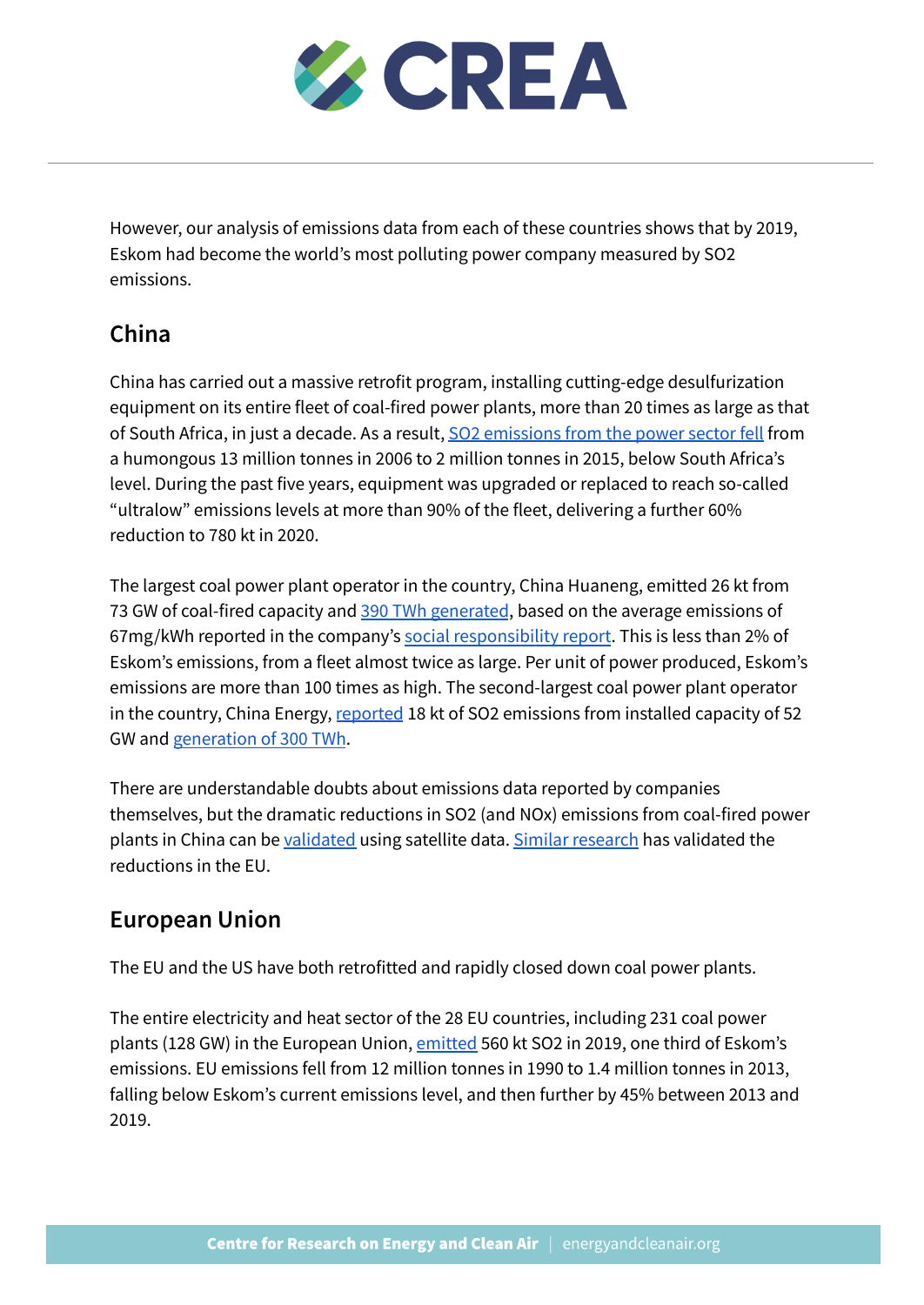

#### **United States**

Eskom's emissions are also more than twice as high as those from the entire power sector of United States, including 249 coal-fired power plants (234 GW). U.S. emissions [fell](https://www.epa.gov/airmarkets/power-plant-emission-trends) by 64% from 2015 to 2020, and a whopping 94% from their peak in 1998. Emissions stood at 11.9 million tonnes in 1998, first falling below South Africa's level in 2016, registered at 2 million tonnes, and then falling a further 64% to 720 kt in 2020.



#### Power sector SO2 emissions by year

*Eskom's SO2 emissions compared to the power sector emissions of the European Union, United States and China. Eskom emissions are shown for financial year beginning on the year indicated; other data is by calendar year. Unit: kt/year.*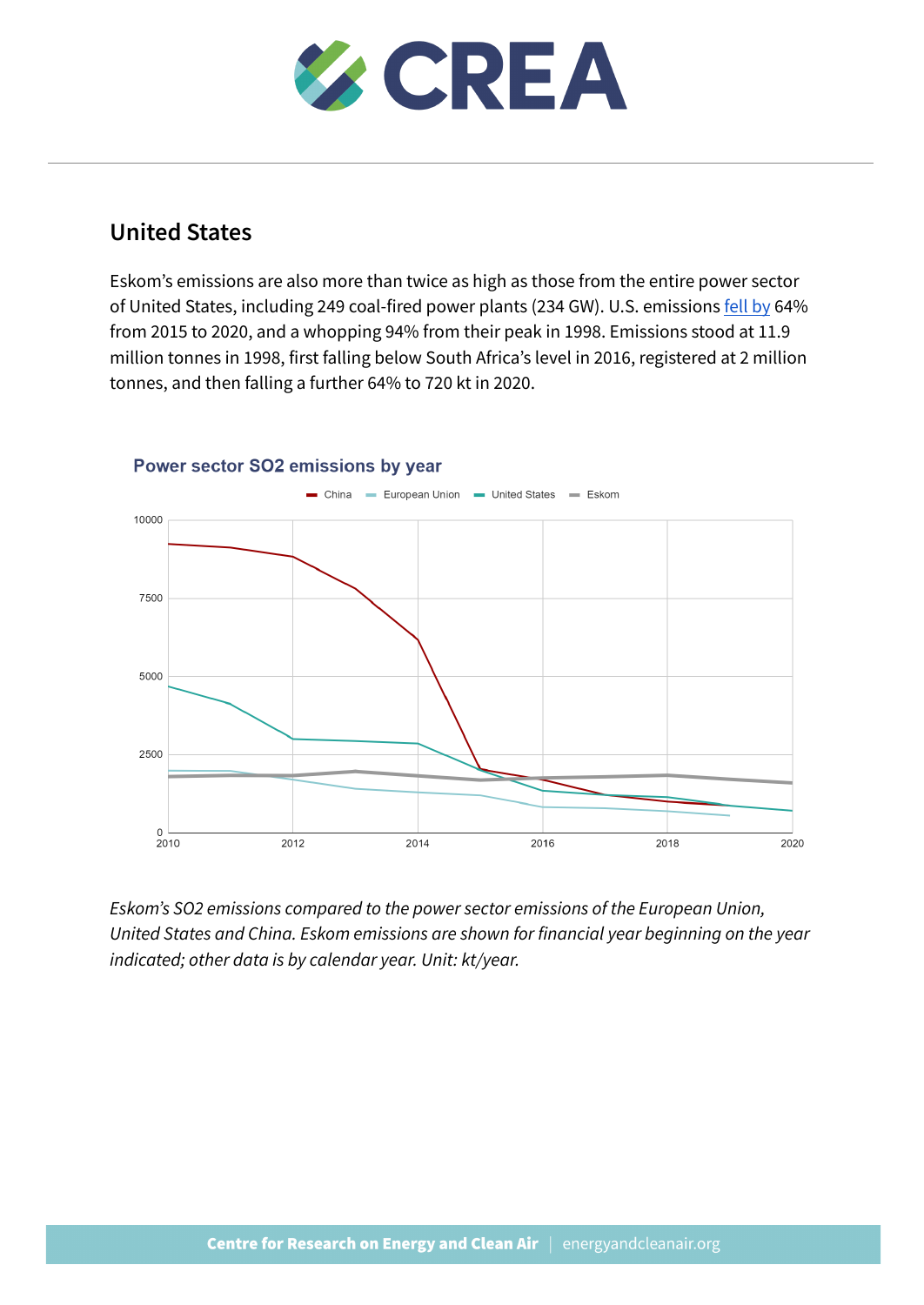

#### **India**

India's power sector SO2 emissions were [estimated](https://www.iea.org/data-and-statistics/charts/emissions-of-so2-nox-and-pm2-5-from-the-indian-power-sector-in-the-stated-policies-scenario-2019-2040) by the IEA at a towering 4,300 kt in 2019, entirely due to coal-burning. Like South Africa, almost all of the country's coal power plants run without any kind of sulfur emissions controls, although the country is slowly working to implement emissions rules passed in 2015. However, Indian coal is much lower in sulfur than South African coal, meaning that despite having more than five times as much coal-fired capacity, the emissions are "only" twice as high. For the same reason, Indonesia, another country with a large coal-fired power generating fleet entirely lacking SO2 emissions controls, didn't even rank in the top 6.

Furthermore, India's coal-fired capacity is operated by dozens of different firms, the largest of which is NTPC with a share of 21% of installed capacity. This means that even the largest emitter in India falls far short of Eskom in terms of tons of SO2 spewed into the air.

#### **Saudi Arabia**

Saudi Arabia's power sector SO2 emissions are due to oil-fired power generation and are dominated by Saudi Electricity Company, which controls 3/4 of oil-fired generating capacity in the country. The company's **ESG [Report](https://www.se.com.sa/ar-sa/Document%20Library/ESG_English_SEP.pdf)** puts the SO2 emissions from those power plants at 1.2 million tonnes in 2019, a quarter less than Eskom's emissions.